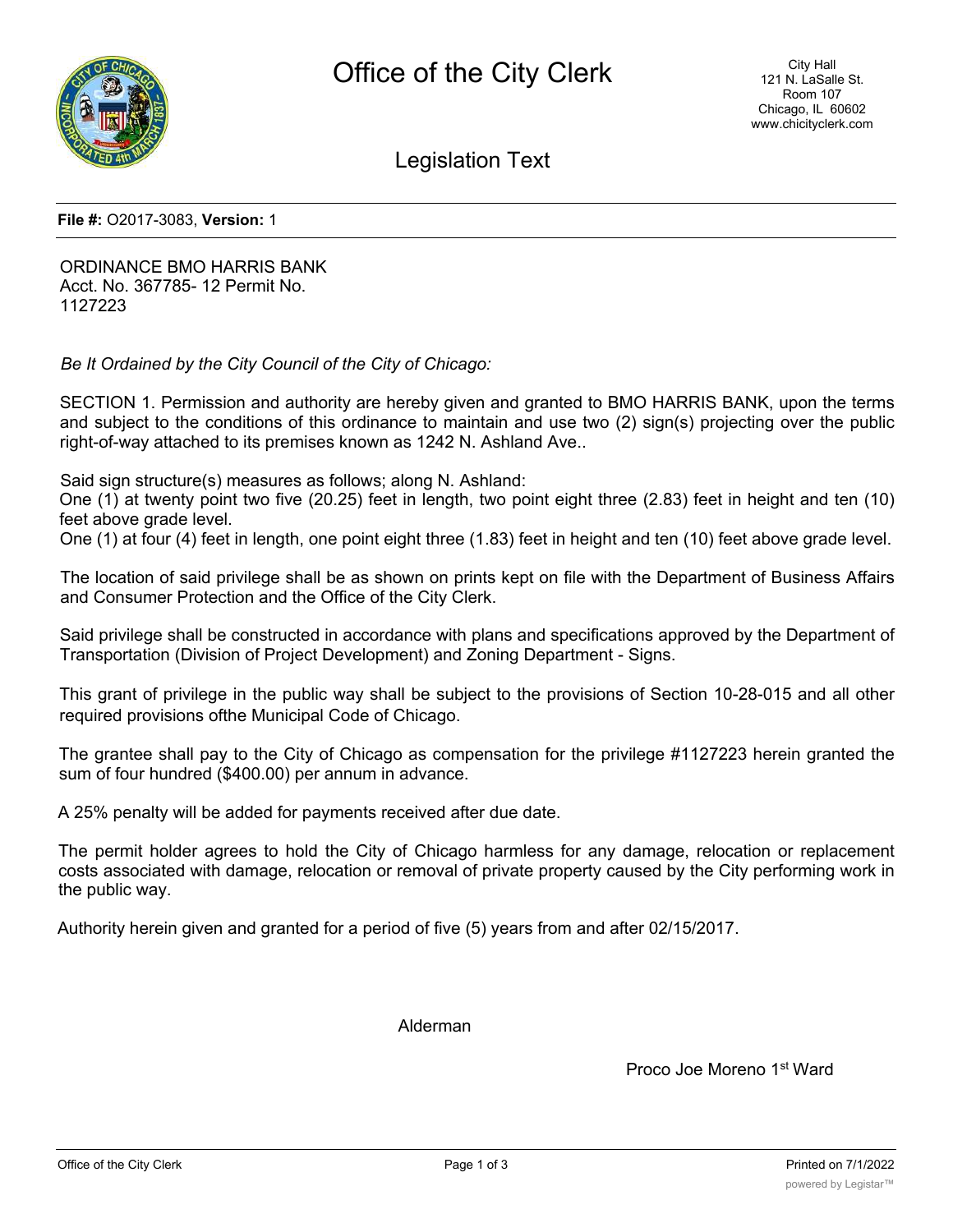Page 1

(Page 2 of 2)

Department of Business Affair s and Consumer Protection Small Business Center - Public Way Use Unit City Hall - 121 N LaSalle Street, Room 800 • Chicago, IL 60602 3I2-74-GOBIZ/312-744-6249 • (312) 744-1944 (TTY) liltp://ww\v citvorchicagH.org/hacp <http://citvorchicagH.org/hacp>

## **03/29/2017**

Alderman Proco Joe Moreno Ward # 01 City of Chicago City Hall, Room 300 121 North LaSalle Street Chicago, Illinois 60602

Re: An ordinance to use and maintain a portion ofthe public right-of-way for two (2) sign(s) for BMO HARRIS BANK, adjacent to the premises known as 1242 N. Ashland Ave..

## **Dear Alderman Proco Joe Moreno:**

The applicant referenced above has requested the use of the public right-of-way for a sign(s). An ordinance has been prepared by the Department of Business Affairs and Consumer Protection - Small Business Center -Public Way Use Unit for presentation to the City Council. Because this request was made for properties located in your ward, as approved by you as per the attached, I respectfully request that you introduce the attached ordinance at the next City Council meeting.

If you have any questions regarding this ordinance, please contact Anthony Bertuca at (312) 744-5506.